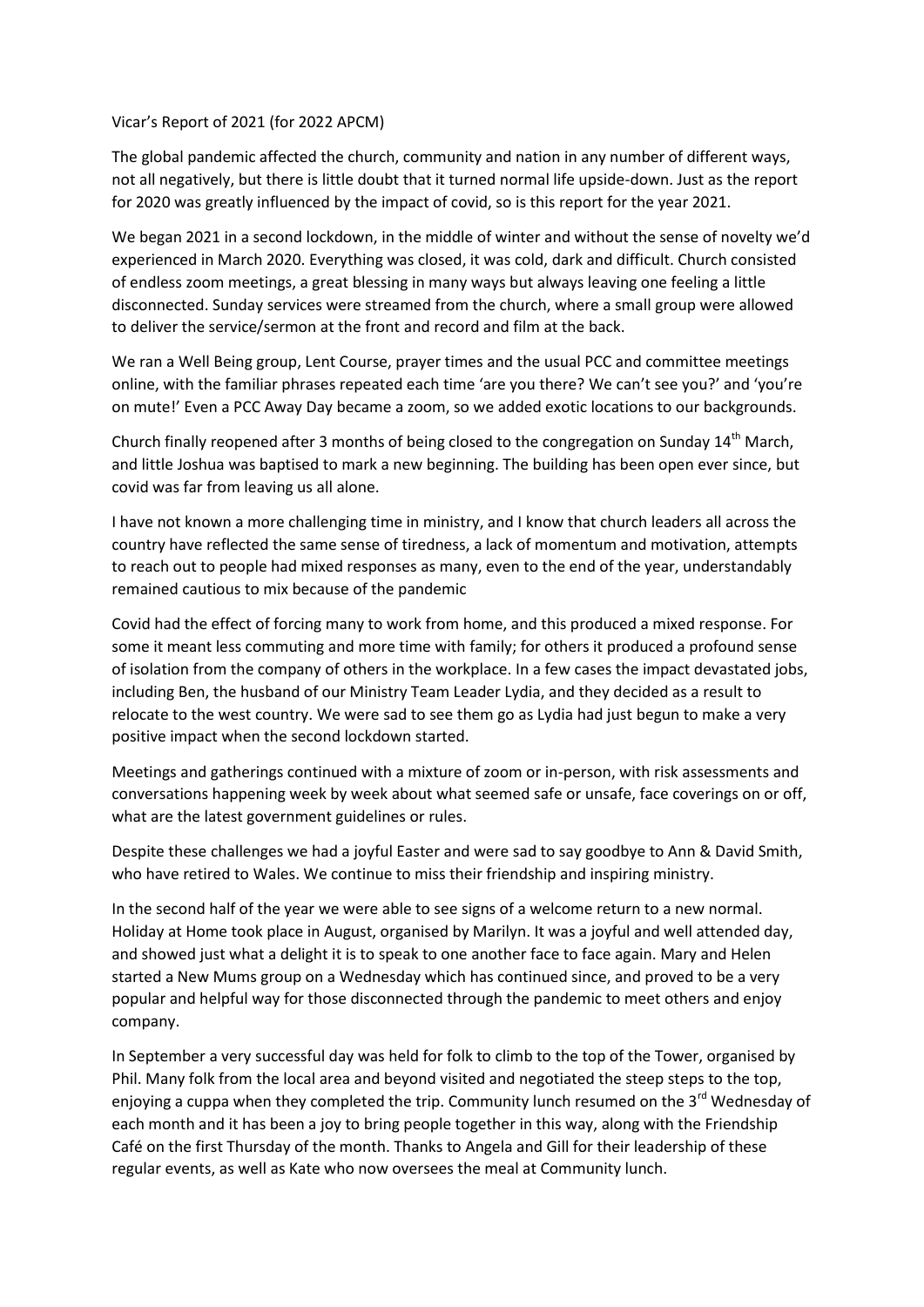Thankfully too our ministry with young people and children continued in late 2021, despite the lack of a paid staff member to oversee this. The Youth Club got up and running on Friday nights, mainly attracting young people not from church families. Kids Church started again on Sundays with a regular team of helpers and a Monday ABC started back in October. A big thankyou to the group of volunteers overseeing these groups.

Earlier in the year the Easter Trail was outside but a vibrant Light Party on 31 October, organised by Matthew & Catherine, proved to be a huge success and attracted large numbers of families. A Nativity Trail in December also went very well and it was a delight to return to allowing congregations to attend the Christmas carol service and Christingles in person.

Dan Greenwood, our Premises Manager, resigned from employment here in the autumn. The PCC were pleased to be able to continue to accommodate Dan, Danielle and Mark in the church flat until they find a suitable alternative home. We are very grateful to Dan for his years of serving the church in a paid and volunteer capacity taking care of the building, assisting with children's and youth ministry, managing the football team and caring for people in the church family in many ways.

In the autumn our church administrator Gemma decided to return to her previous area of employment in a local primary school. We are grateful to her for several years of work in the office, where she served the church with diligence, creativity and efficiency. In a voluntary capacity Gemma also organised a number of the successful children's events, most recently the lockdown outdoor trails at Christmas and Easter.

We are delighted that Catherine, who continues to be the church Finance Assistant, has now added to her role that of administrator and has taken that on very capably and enthusiastically in the church office.

I am grateful for the team who oversee livestreaming and all things technical at the back of church. Throughout the lockdown and beyond, Phil, Ken and Paul Williamson have kept the show running cheerfully and efficiently.

The Ministry Team have adapted to preaching on zoom, recording sermons, speaking to an empty church or a full church and I am grateful to Angela, Sue, Cath and Paul who have led us in this way. We were delighted to send Renate out into self-supporting ministry and she was ordained at the end of September, now ministering in nearby Footscray.

Throughout the year the Pastoral Team, and others in the congregation, have been faithful in their constant care of those in our congregation who are particularly isolated or unwell, through visits, phonecalls and practical help, such as lifts. Every month the team meet to go through a list of around 40 people to ensure they are receiving attention, prayer and support

Our musicians and singers had to cope with leading worship when congregational singing was banned for many months, and all that could be seen was a sea of masks, but they led us admirably.

Thanks too go to the Safeguarding team, now headed up by Rachel Dixon; the team who look after the church grounds, the flower team, Debt Advice team, those who serve coffee and provide lunches. Thanks to all who serve in many and various ways not mentioned in this report.

It was a delight to welcome Bishop Simon, who despite his busy diary, responded to a request to come and anoint the congregation for their ministry in the workplace and community. Bishop James retired in the summer and we wish him well for a happy and healthy retirement.